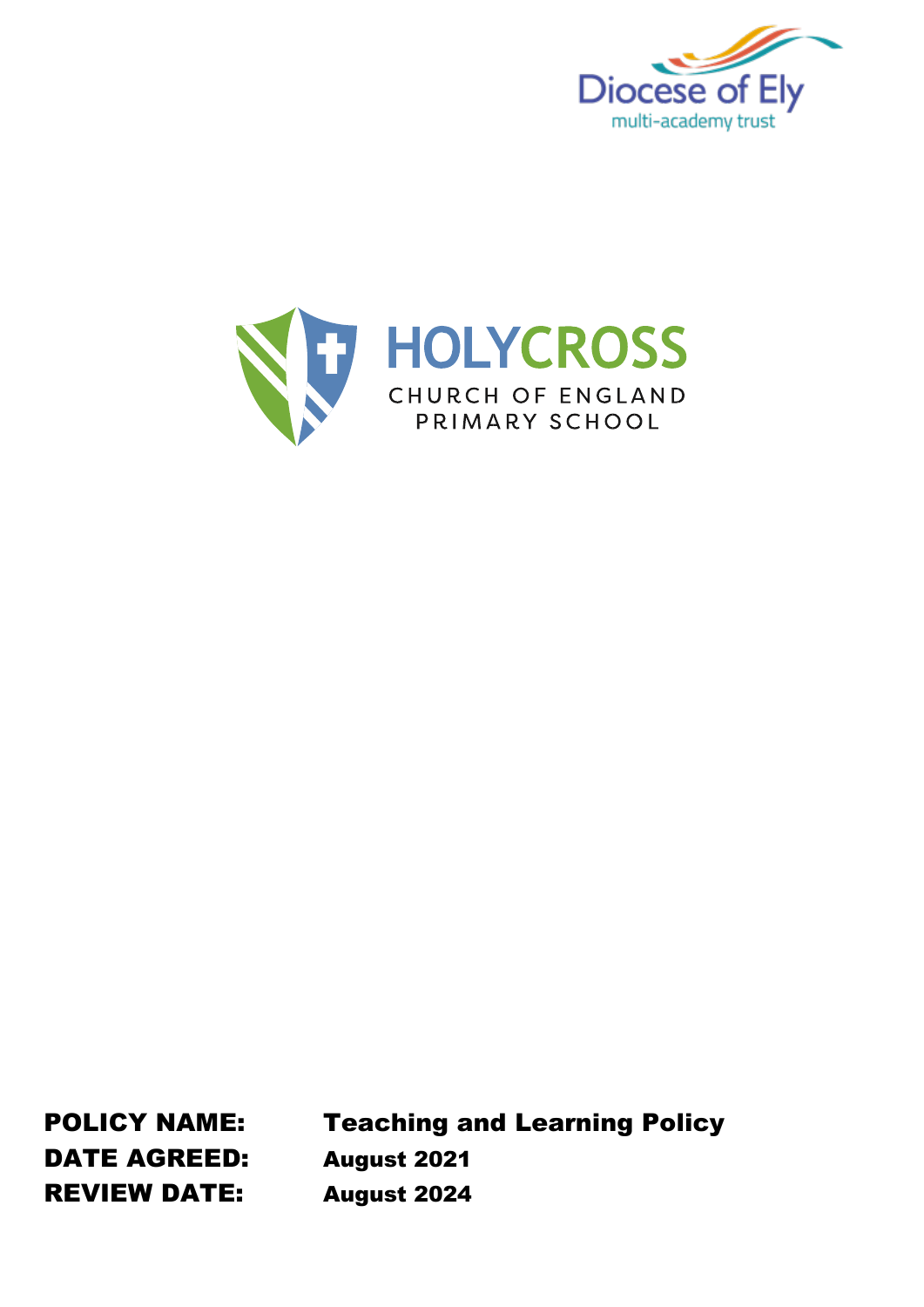## Teaching and Learning Policy

'Great teaching is defined by impact: a great teacher is one whose student learn more' (Great Teacher Toolkit, EEF, June 2020)

The staff at Holy Cross Church of England Primary School are committed to raising standards and providing the best education for its pupils, in line with our vision of: Enabling learners to respect themselves, aspire to be the best they can be; supporting, nurturing and challenging our learners, and celebrating when our learners succeed.

Therefore, Teaching and Learning at Holy Cross Church of England Primary School starts with our teachers.

The Great Teaching Toolkit (EEF, 2020) refers to Great Teachers as those that:

\*Understand the content they are teaching and how it is learnt.

\*Create a supportive learning environment.

\*Manage the classroom to maximise the opportunity to learn.

\*Present content, activities and interactions that activate their pupils' thinking.

Teachers professional development plays a huge part in the development of great teachers, and at Holy Cross CofE Primary School, we support our teachers in taking ownership of their own learning by:

\*Establishing a culture of continued development and self-improvement, guiding and working alongside teachers to achieve this.

\*Personalising the curriculum for teacher learning by providing CPD that supports their development and the development of the school.

\*Providing formative, actionable feedback that helps teachers focus on their learning, evaluate their impact and track professional growth. Learning walks, team work scrutinies, professional meetings (pupil progress and date review), along with coaching will all support teachers with this.

\*Creating and facilitating participating in networks for peer and expert support, where our teachers can share and apply evidence about the most effective ways to improve.

## Teaching and Learning

To be great teachers, all teachers should:

## Understand the content they are teaching and how it is learnt

Have a deep and fluent knowledge and flexible understanding of the content being taught.

Knowledge of curriculum sequencing and dependencies in relation to the content and ideas being taught.

Knowledge of relevant curriculum tasks, assessments and activities, being able to generate varied explanations and multiple representations.

Knowledge of common student strategies, misconceptions and sticking to the content of the teaching.

#### Create a supportive learning environment

Promoting interactions and relationships with all students that are based on mutual respect, care, empathy and warmth; being sensitive to the individual needs, emotions, cultures and beliefs of pupils.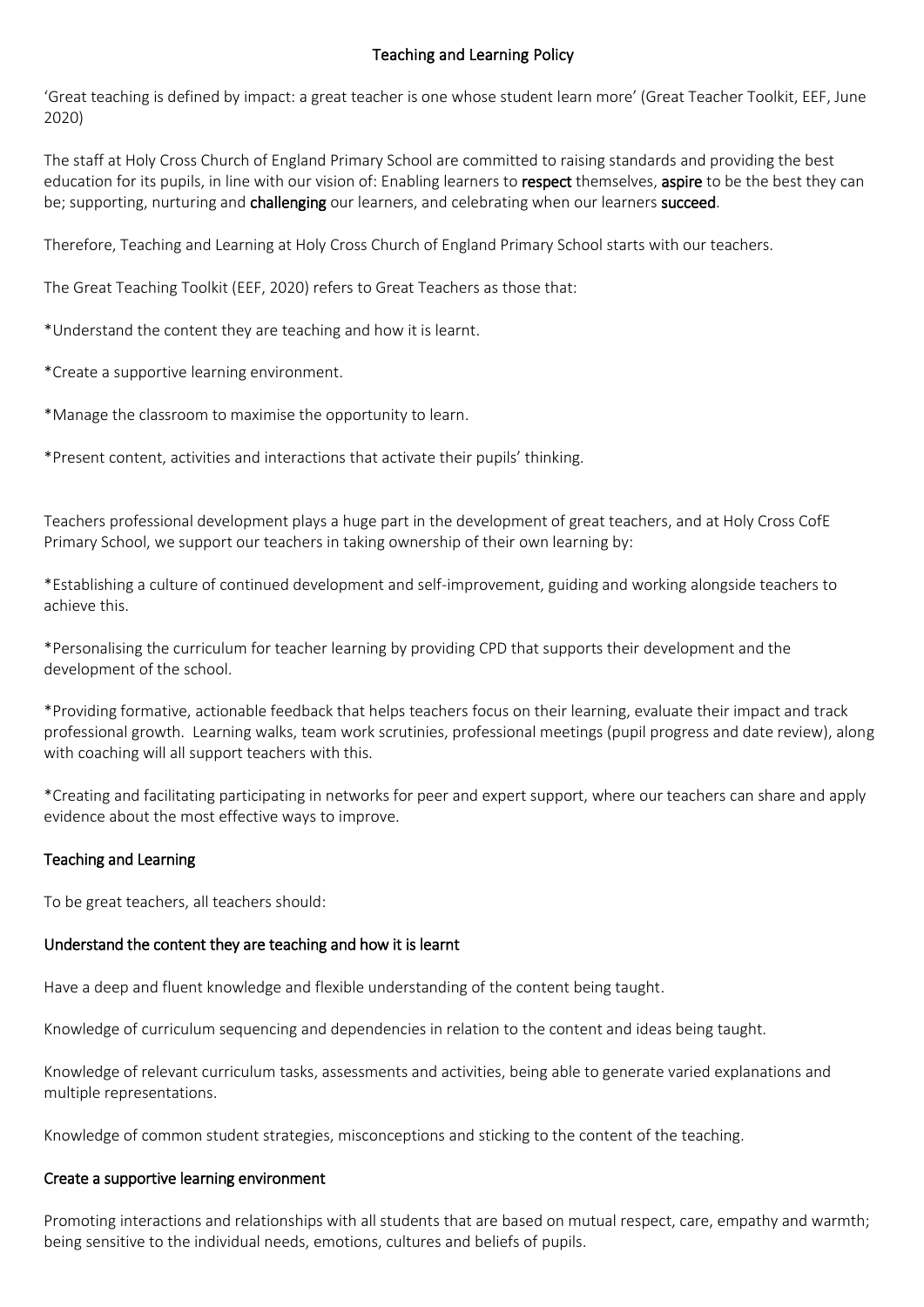Promoting a positive climate of pupil-pupil relationships, based upon respect, trust, cooperation and care.

Promote learner motivation.

Create a climate of high expectations, with high challenge and trust.

### Manage the classroom to maximise the opportunity to learn

Managing time and resources efficiently in the classroom to maximise productivity and minimise wasted time; give clear instructions so students understand what they should be doing, using routines to make transitions smooth

Ensuring that rules, expectations and consequences for behaviour are explicit, clear and consistent

Preventing, anticipating and responding to potentially disruptive behaviour, reinforcing positive pupil behaviour; being aware of what is happening in the classroom and responding appropriately.

### Present content, activities and interactions that activate their pupils' thinking

Structuring – providing an appropriate sequence of learning, with learning intentions, rationale, overview, key ideas and stages of progress, matching tasks to learners' needs and readiness, scaffolding and supporting to make tasks accessible and gradually removing so pupils' succeed at the required level.

Explaining – presenting and communicating new ideas clearly, with concise and engaging explanation, connecting new ideas to prior learning, using examples and modelling.

Questioning – using questions and dialogue to promote elaboration and connected, flexible thinking among learners; using questions that elicit thinking, getting response and using high quality assessment to evidence learning

Interacting – responding appropriate to feedback from pupils about their thinking, knowledge and understanding; giving pupils actionable feedback to guide learning.

Embedding – giving tasks that embed and reinforce learning; practising until learning is fluent and secure.

Activating – helping pupils to plan, regulate and monitor their own learning, progressing from structures to more independent learning.

Teachers at Holy Cross CofE Primary incorporate Rosenshine's Principles of Instruction and techniques from Lemov's Teach Like a Champion into their teaching.

| Rosenshine's Principles of Instruction |                                                          | Teach Like a Champion Techniques |                                                        |
|----------------------------------------|----------------------------------------------------------|----------------------------------|--------------------------------------------------------|
| ➤                                      | Begin a lesson with a short review of previous learning. | ➤                                | Precise Praise - Make your positive reinforcement      |
| ➤                                      | Present new material in small steps with pupil practice  |                                  | strategic. Differentiate between acknowledgement and   |
|                                        | after each step.                                         |                                  | praise                                                 |
| ➤                                      | Limit the amount of material pupils receive at one       | ➤                                | Radar (Be seen looking) - Prevent non-productive       |
|                                        | time.                                                    |                                  | behaviour by developing your ability to see it when it |
| ➤                                      | Give clear and detailed instructions and explanations.   |                                  | happens and by subtly reminding pupils that you are    |
| ➤                                      | Ask a large number of questions and check for            |                                  | looking.                                               |
|                                        | understanding.                                           | ➤                                | Least invasive Intervention - Maximise teaching time   |
| ➤                                      | Provide a high level of active practice for all pupils.  |                                  | and minimise 'drama' by using the subtlest and least   |
| ➤                                      | Guide pupils as they begin to practice.                  |                                  | invasive tactic possible to correct off-task pupils.   |
| ➤                                      | Think aloud and model steps.                             |                                  | Firm Calm finesse - Take steps to get compliance       |
| ➤                                      | Provide models of worked-out problems.                   |                                  | without conflict by establishing an environment of     |
| ➤                                      | Ask pupils to explain what they had learned.             |                                  | purpose and respect and by maintaining your own        |
| ➤                                      | Check the responses of all pupils.                       |                                  | poise.                                                 |
| ➤                                      | Provide systematic feedback and corrections.             | ➤                                | Targeted Questioning - Ask a quick series of carefully |
| ➤                                      | Use more time to provide explanations.                   |                                  | chosen, open-ended questions directed at a strategic   |
| ➤                                      | Provide many examples.                                   |                                  | sample of the class and executed in a short time       |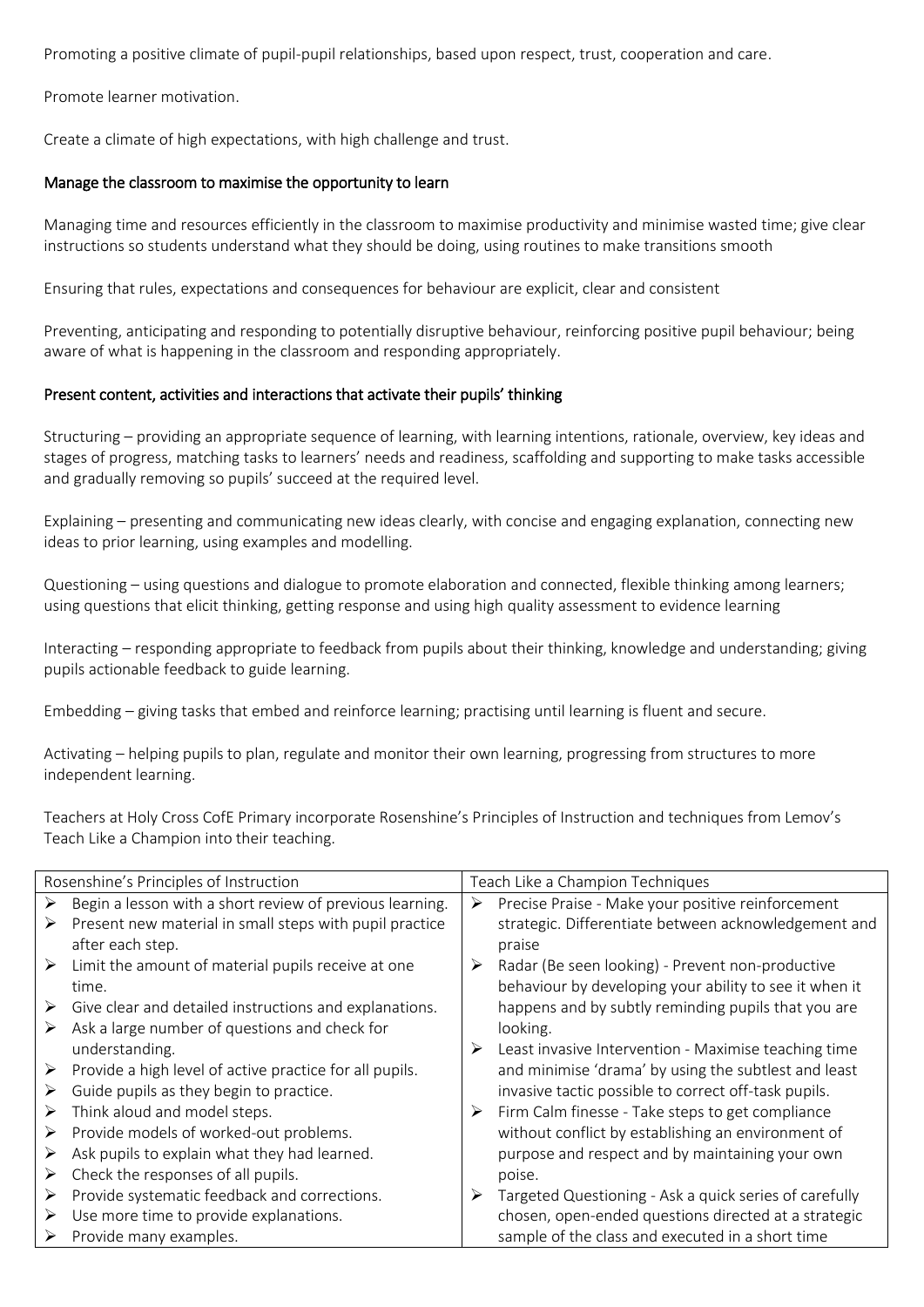| Re-teach material when necessary.                    | period.                                                                                                                                                                                                                                                                                                                                                                                                                                                                                                                                                                                                       |
|------------------------------------------------------|---------------------------------------------------------------------------------------------------------------------------------------------------------------------------------------------------------------------------------------------------------------------------------------------------------------------------------------------------------------------------------------------------------------------------------------------------------------------------------------------------------------------------------------------------------------------------------------------------------------|
| Prepare pupils for independent practice.             | Tracking, not watching - Be intentional about how you                                                                                                                                                                                                                                                                                                                                                                                                                                                                                                                                                         |
| Monitor pupils when they begin independent practice. | scan your classroom. Decide specifically what you're<br>looking for and remain disciplined about it in the face<br>of distractions<br>Show Me - Flip the classroom dynamic in which the<br>teacher gleans data from a passive group of pupils.<br>Have pupils actively show evidence of their<br>understanding.<br>No opt out - Turn "I don't know" into a success by<br>helping pupils who won't try or can't succeed practice<br>getting it right (and being accountable for trying).<br>Right is right - When you respond to answers in class,<br>hold out for answers that are 'all-the way right' or all |
|                                                      | the way to your standards of rigour                                                                                                                                                                                                                                                                                                                                                                                                                                                                                                                                                                           |

## Assessment

A combination of summative and formative assessment strategies are used throughout the school.

## Formative Assessment

- Clarifying, understanding, and sharing learning intentions
- Engineering effective classroom discussions, tasks and activities that elicit evidence of learning
- Providing feedback that moves learners forward
- Activating students as learning resources for one another
- Activating students as owners of their own learning

(*Leahy, Lyon, [Thompson](http://www.ascd.org/publications/educational-leadership/nov05/vol63/num03/Classroom-Assessment@-Minute-by-Minute,-Day-by-Day.aspx) and Wiliam (2005)).*

## Feedback



## Summative Assessment

Pupils participate in termly assessments consisting of: Reading Assessment (DIBELS) Writing Assessment Maths Assessment (Headstart Maths)